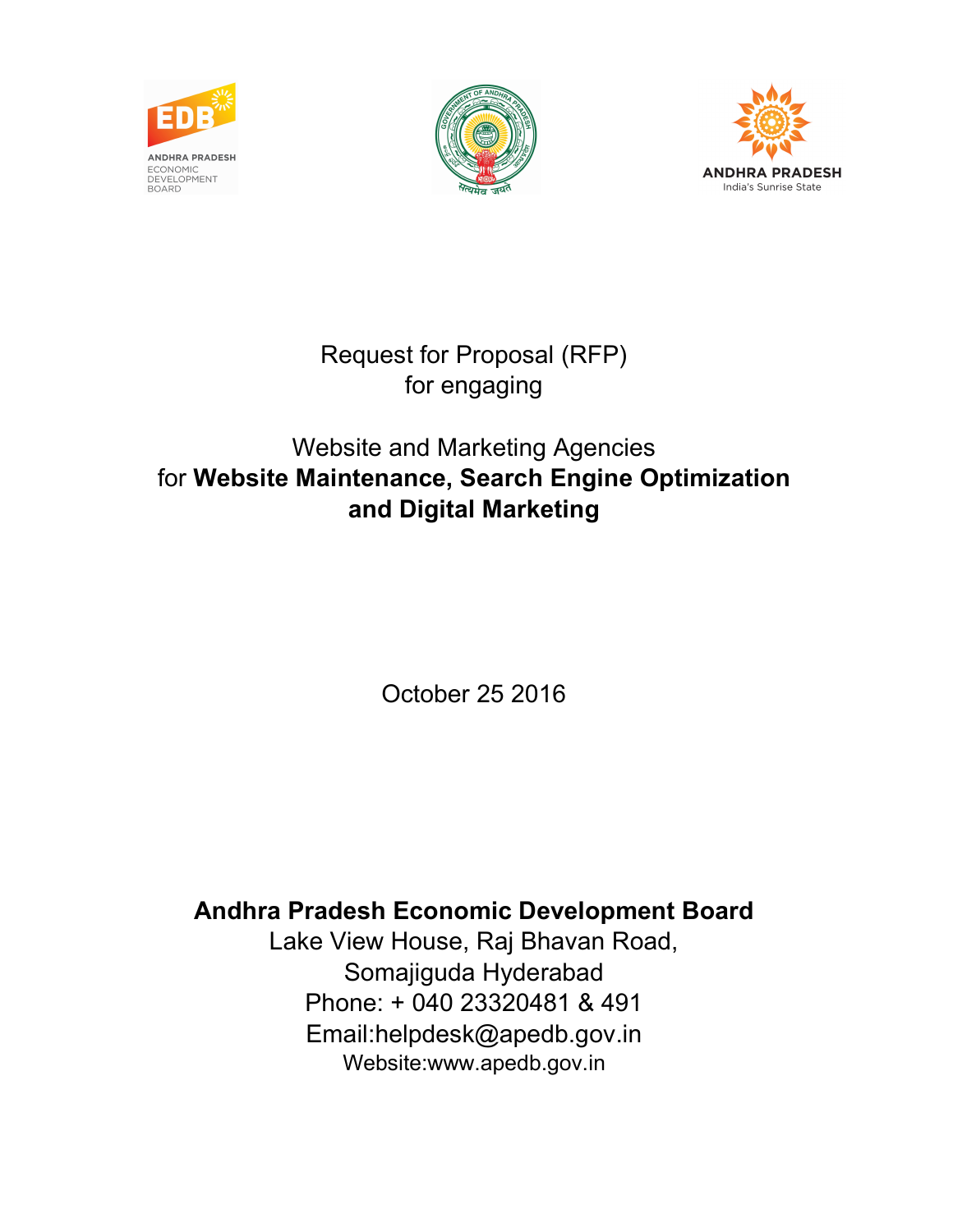





#### **Background**

This "Request for Proposal" (RFP) is issued by the Andhra Pradesh Economic Development Board (APEDB), which was established by the Government of Andhra Pradesh vide G.O. Ms. No. 87, G.A. (SC.B) Dept., dated 17-03-2016.

APEDB has been conceived under the leadership of the Honourable Chief Minister to accelerate the inclusive economic growth of Andhra Pradesh. The board acts as a catalyst to facilitate economic growth, investment climate, reforms, and competitiveness in Andhra Pradesh.

The mandate of the APEDB includes active promotion of the State of Andhra Pradesh as the ideal destination for investments, facilitating Ease of Doing Business in the state, being a single point of contact for investments into the State of Andhra Pradesh, entrepreneurship development, structuring finances for major projects of the state, acting as a think tank for development of economic policies, promotion of venture funds, and developing strategies for accelerated economic growth etc.

The endeavor to promote and protect the State of Andhra Pradesh as India's most attractive investment destination, a dynamic website to be maintained with all updated and relevant information which will be available to all the potential investors as well as general public.

To showcase the opportunities for investment in Andhra Pradesh in various forums, it is necessary to maintain a dynamic website.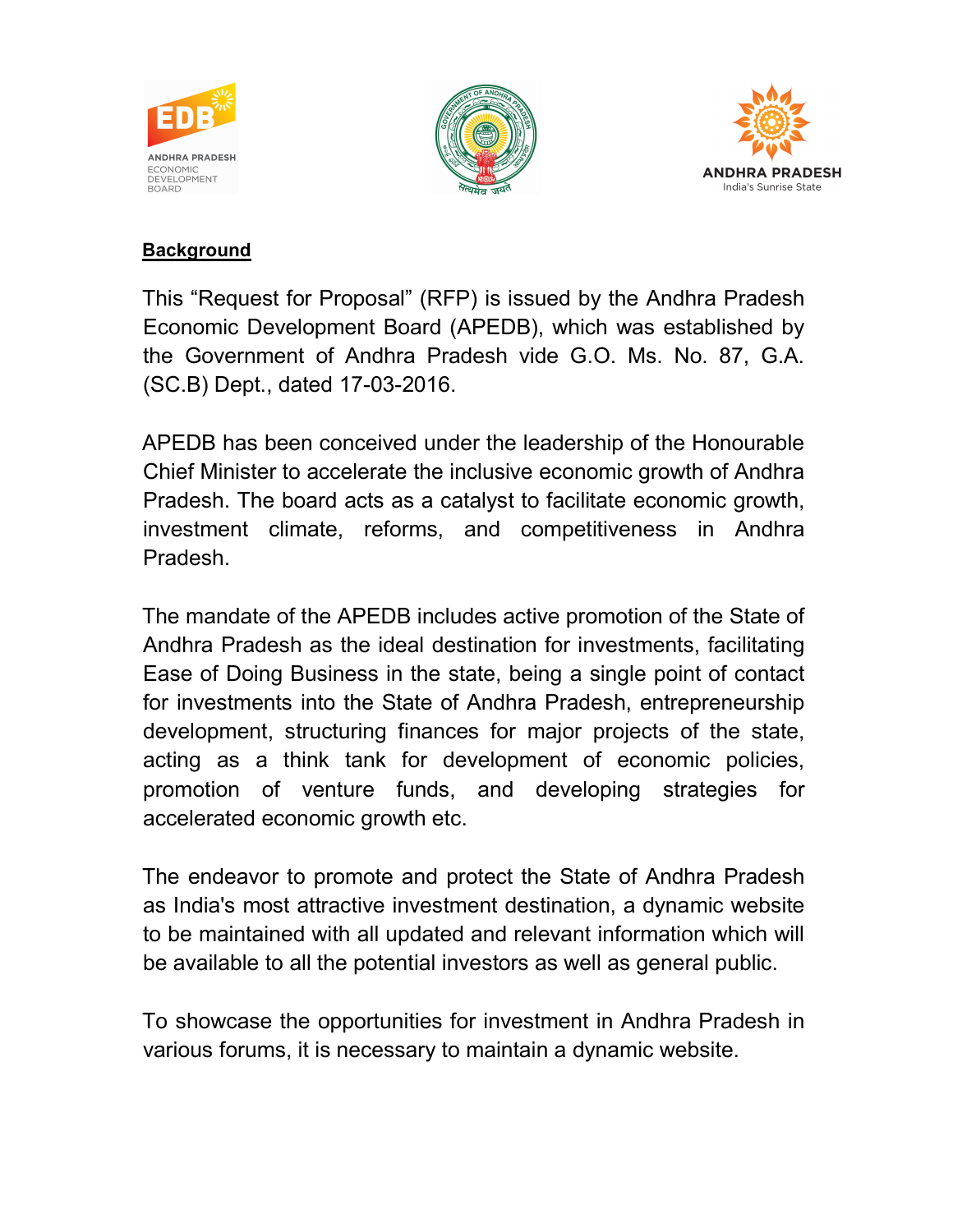





In this regards, APEDB is requesting a reputed company to maintain the website (www.apedb.gov.in), search engine optimize for specific search terms, run digital marketing campaigns for specific keywords and deploy the website changes in the NIC hosting server.

Therefore, APEDB invites quotations from reputed companies, with experience in similar experiences of maintenance of dynamic website including day to day maintenance, graphic services, search engine optimization, digital marketing and deployment.

Bidders should quote the all-exclusive fee for executing the assignment.

#### Key Address and Contact Details are as follows:

For all queries and clarifications on the RFP Mr. D V Mallikarjuna Rao Andhra Pradesh Economic Development Board, Lake View House, Rajbhavan Road, Somajiguda, Hyderabad – 500082 Mobile No : 9000227017 Email: dvm.rao@apedb.co.in Website: www.apedb.gov.in

# Notice Inviting Quotations

The Andhra Pradesh Economic Development Board invites online tenders from reputed Agencies to dynamically maintain the APEDB website.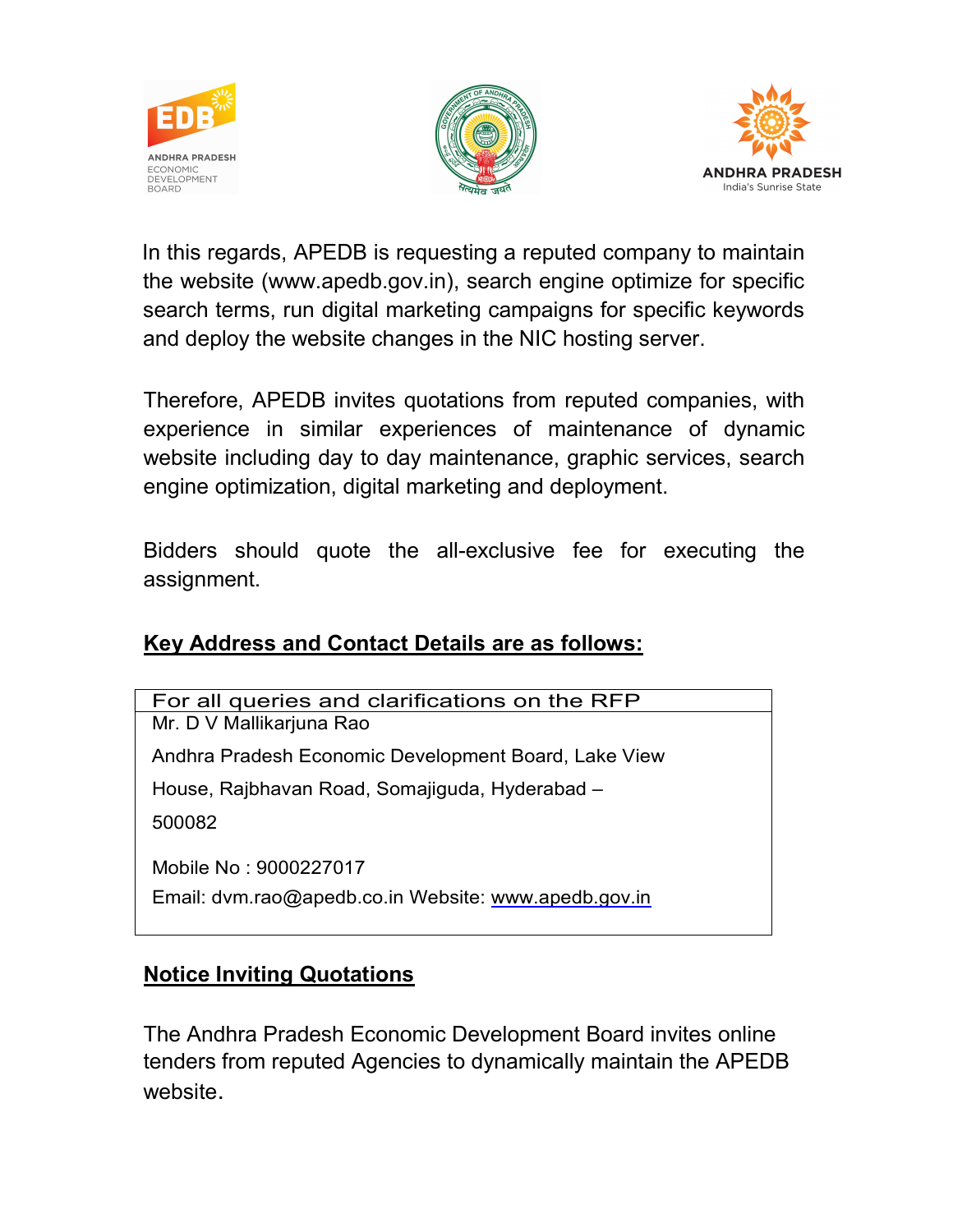





# Key Dates

| No | Events                                            | Details             |
|----|---------------------------------------------------|---------------------|
|    | <b>Issue of Advertisement in APEDB</b><br>website | 25-10-2016          |
|    | Last Date of Submission of<br>quotations          | 2.00 pm, 10-11-2016 |
| 5  | Declaration of Successful Bid                     | 5.00 pm, 16-11-2016 |

# RFP Type: Website maintenance/graphic services/search engine optimization/digital marketing/deployment

#### Expectations:

Request of quotations from vendors to provide website maintenance/search engine optimization/graphic services/digital marketing for its website to ensure easy communication and collaboration with APEDB.

The purpose for seeking these services is to update the latest news and events, update the latest content, improve the user experience, to provide increased web presence, improve the communications, and assist the users in contacting the APEDB team.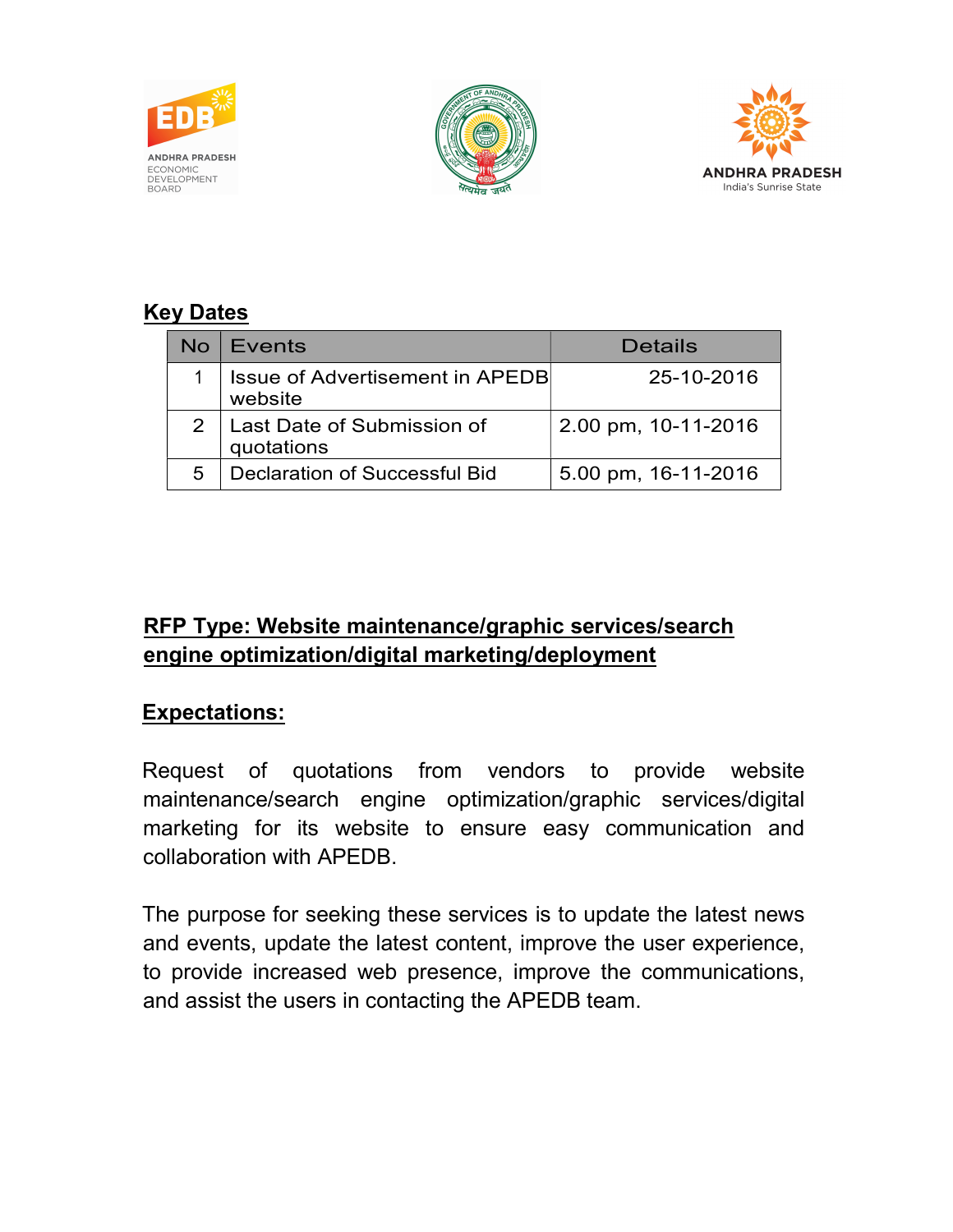





The selected vendor will be offered a two-year contract. The contract will begin December 1, 2016 and end on November 30, 2018

This solicitation does not commit APEDB to award a contract, to pay any costs incurred in preparation of a proposal, nor to procure any services that may be offered.

#### Skills required of vendor:

- Have a working knowledge of PHP, HTML5 and CSS3 version updates, editing content, setting general styles, uploading and integrating media (image, PDF and video)

#### Design and layout skills

- Strong layout skills to ensure a cohesive look across all pages that reflect the APEDB brand and responsive to all devices
- Ability to create compelling slider graphics. Details for the slider graphic will be provided by the APEDB communication team
- Ability to integrate images and graphics that enhance the site
- Ability to create graphics in Photoshop, export for web usage
- Ability to optimize the website pages (off page and on page) for search engine ranking
- Ability to run social media and search engine campaigns
- Ability to deploy the changes in the recommended hosting server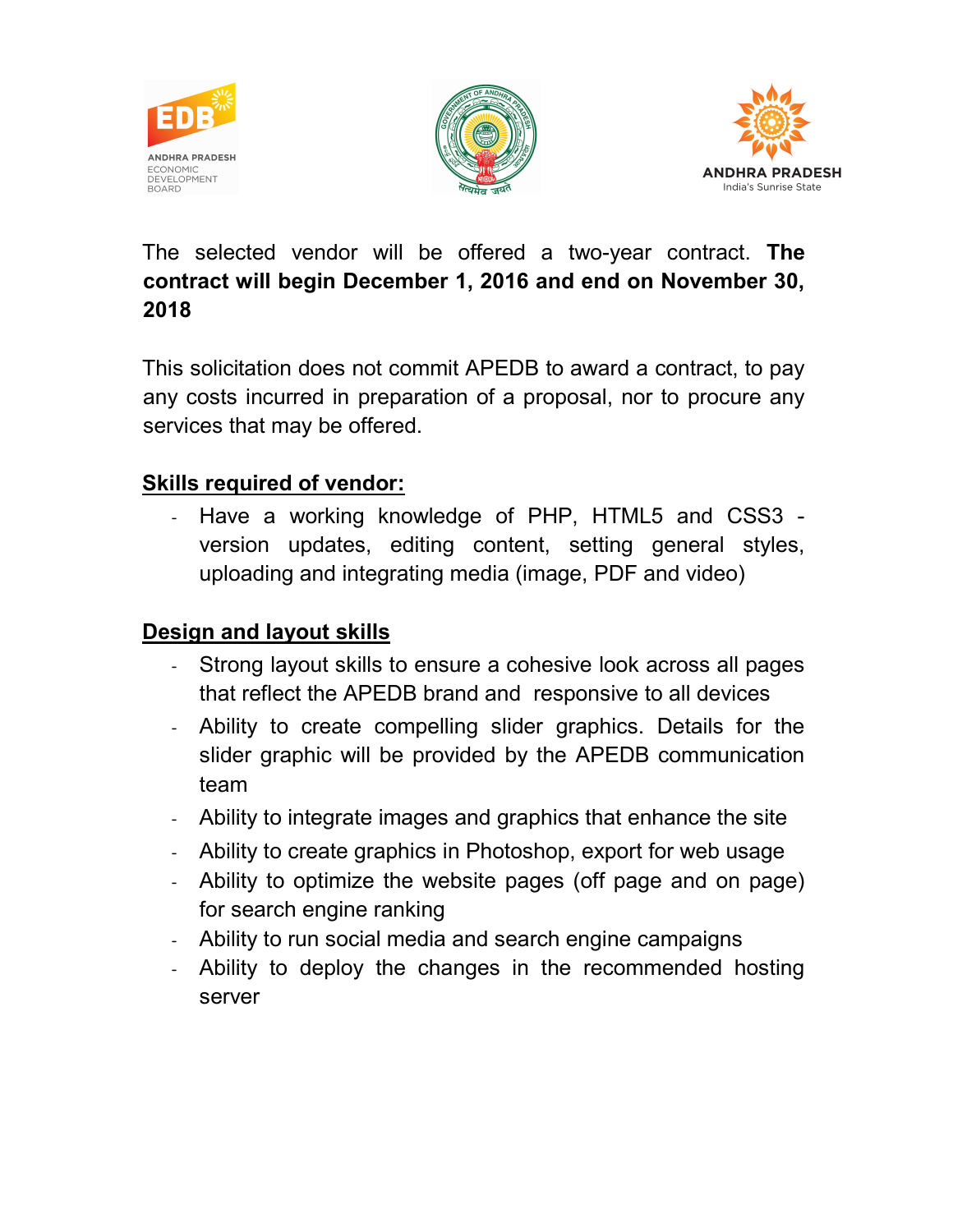





Vendor will work solely with communications team to achieve consistent graphic look between website and current update. APEDB brand guidelines will be provided.

#### Tasks required of vendor:

#### Monthly

- Update homepage with text/photos/video
- Update calendar of events with banners
- Archive old news and events
- Update the content and images with relevant keywords for search listing
- Optimize the keywords for search engine
- Update tender, careers, newsletter and partner logos
- Update slider images, create new slider graphics
- Create graphics for events posts, press releases
- Update press releases and photo gallery
- Share weekly and monthly SEO report
- Bug fixing and problem resolution
- Hosting Support

# AdHoc

- Design and build new features for the website
- Provide cover page design for APEDB social media pages
- Run AdWords and Social Media campaigns for specific events
- Improve the "Likes" for APEDB social media pages
- Boost specific events on social media pages
- Design standees, leaflets, presentation for events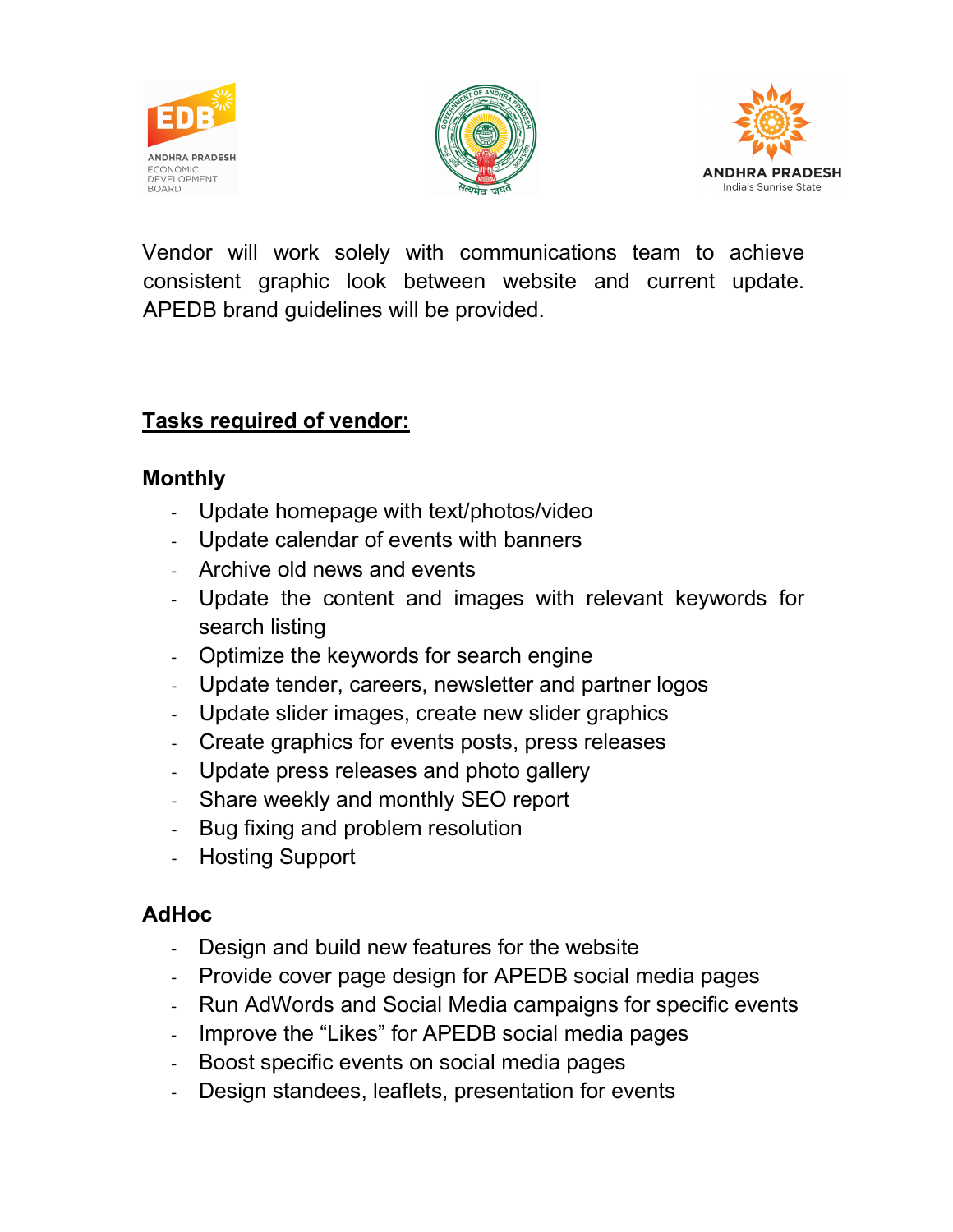





# Requirements for All Bidders

- Bidders must list at least two (2) projects that are substantially similar to this project as part of their response, including references for each.
- Proposals must be signed by a representative who is authorized to commit bidder's company.
- If you have a standard set of terms and conditions, please submit them with your proposal. All terms and conditions will be subject to negotiation.

### Evaluation Factors

- 1. APEDB will rate proposals based on the following factors, with cost being the most important factor:
	- a. Responsiveness to the requirements set forth in this Request for Proposal
	- b. Relevant past performance/experience
	- c. Monthly maintenance cost in the quotations
	- d. Technical expertise/experience of bidder and bidder's staff

The scrutinization process and selection of the vendors will be done by the internal committee as per the dates given in this document.

Submissions Must Be Provided by the Deadline as Follows: Electronically, in PDF format only, to:

Mr. D V Mallikarjuna Rao

Andhra Pradesh Economic Development Board, Lake View House, Rajbhavan Road, Somajiguda, Hyderabad – 500082